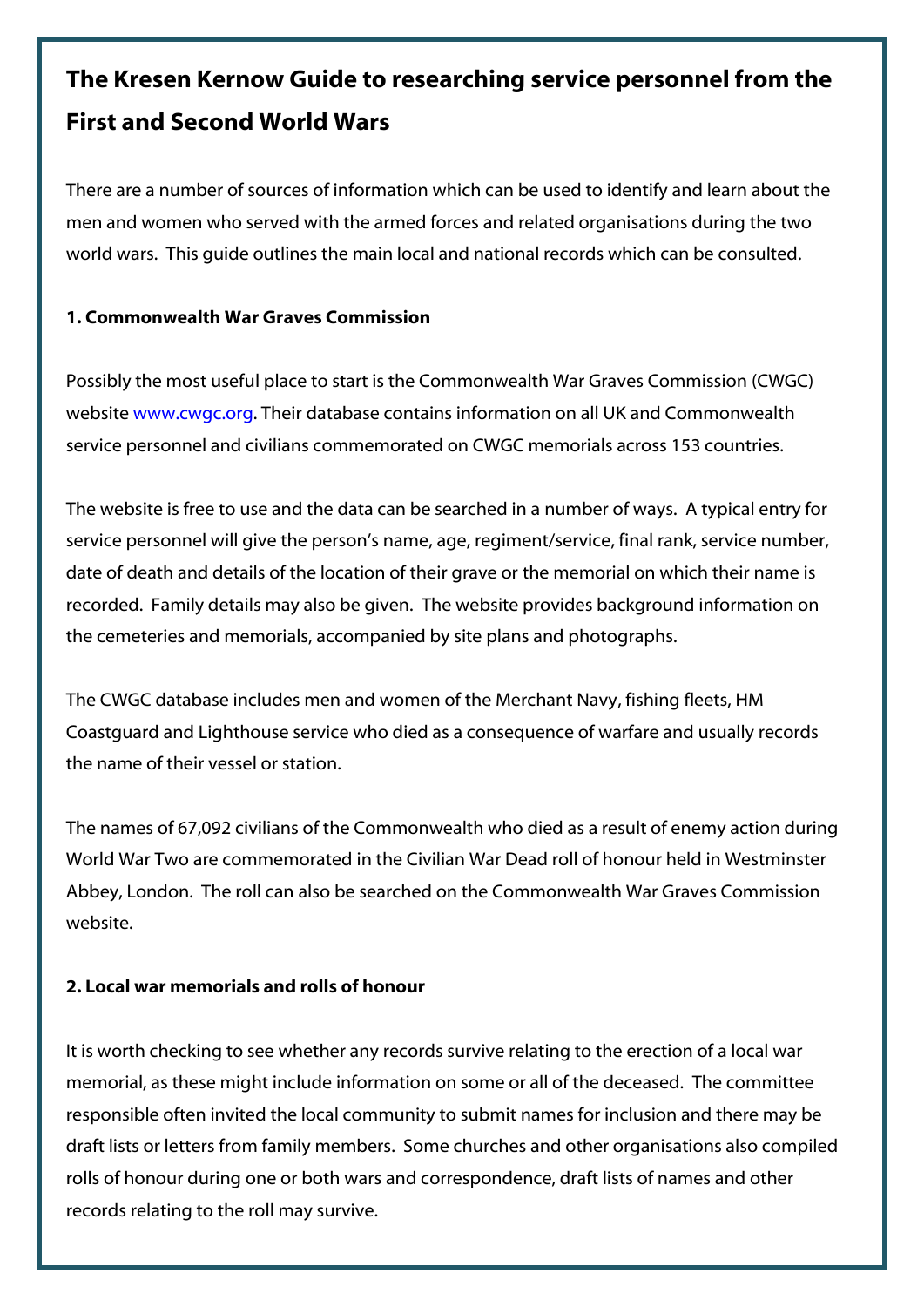Kresen Kernow looks after records from Church of England parishes, Non-Conformist churches and Parish, Borough and Town Councils in Cornwall, and are listed and described in our online catalogue.

Searching on the name of the organisation, for example, 'Fowey Borough Council', will bring up records created by that body. The search can be limited by date: enter 1914-1925 to cover the era of the First World War and the years immediately following, during which most war memorials were erected. Alternatively, records relating to war memorials can be found by searching on the term 'war memorials'. Some Second World War memorials were not erected until the late 1950s, due to the shortage of wood and metal immediately after the war.

After the First World War, Truro Diocese compiled a roll of honour listing people from across Cornwall who had died as a result of the war. Each parish forwarded the names of all local residents who had died. A similar roll of honour was compiled after the Second World War. The records are held at Truro Cathedral: to view them, it may be advisable to contact the cathedral office in advance to arrange a specific time - please ask one of the vergers. The Second World War roll book is on display at the cathedral and the pages are turned daily.

# **3. Local sources**

Other records which can be helpful include census records, records of birth and baptism, and school admission records.

- Census records from 1841-1911 are available on various fee-paying websites and for free on FreeCen.
- Kresen Kernow holds registers of baptism, marriage and burial for the majority of Cornish Church of England parishes, as well as Methodist chapels and circuits and other Non-Conformist places of worship. The office also holds school admission registers for many Cornish schools. Full details can be found on our catalogues.
- The General Register Office (GRO) index to the registration of births, marriages and deaths is available online. It can be searched free of charge on the Freebmd website [www.freebmd.org.uk.](http://www.freebmd.org.uk/) Copy certificates can be obtained from Certificate Applications, Cornwall Registration Service for events registered in Cornwall, or from the GRO, for a fee.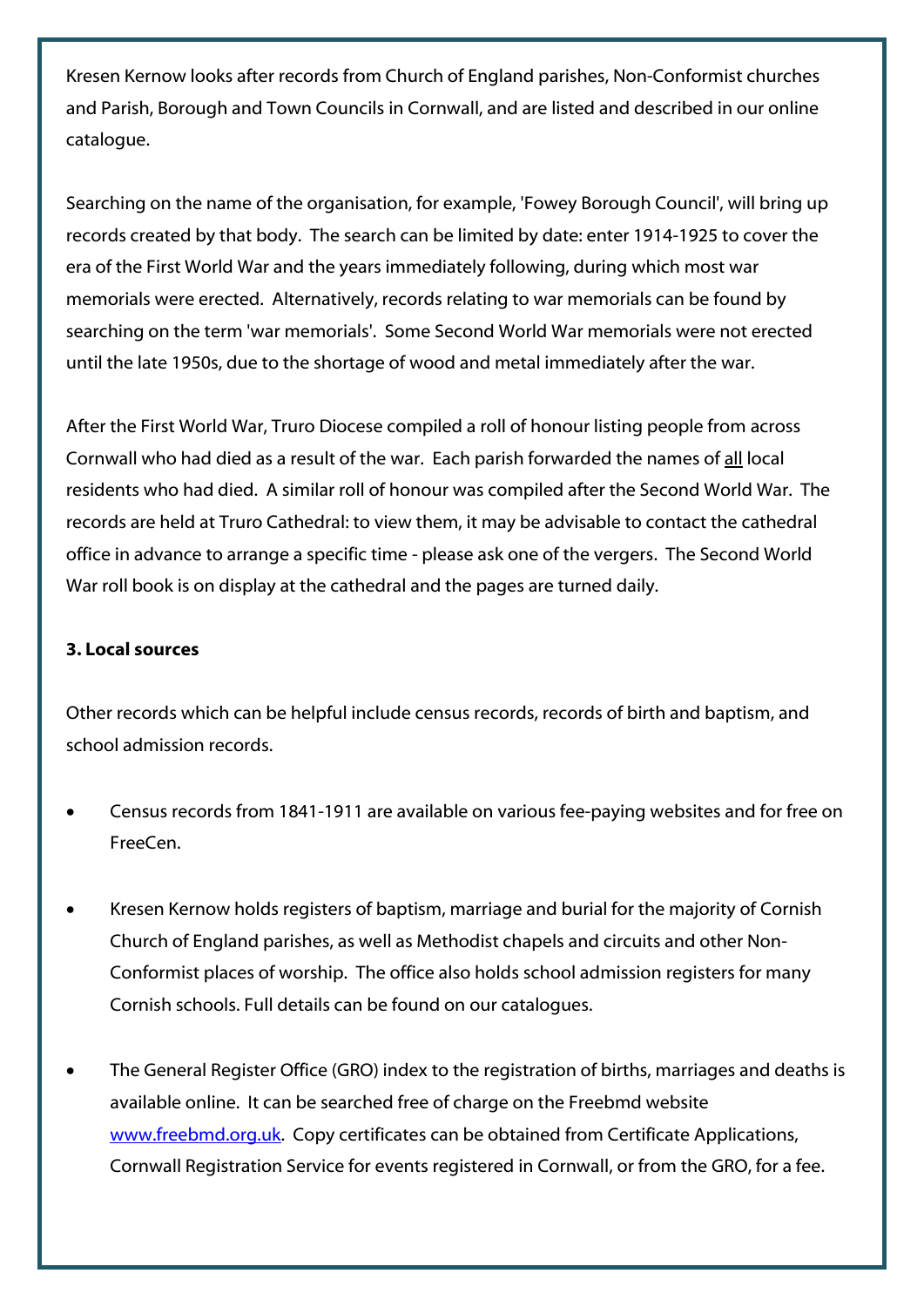#### **4. Cornish newspapers**

### First World War

Local newspapers are a rich source of information, in particular the *Royal Cornwall Gazette*, which in 1914 declared its intention to maintain a roll of honour for the duration of the conflict. The newspapers published details of those who had just enlisted or departed on active service, those home on leave, outcomes of military tribunals, letters sent to family from the front, photographs, details of bravery awards, names of those killed, wounded or missing, letters of condolence received by families, obituaries and wartime rolls of honour compiled by local communities. After the war, the newspapers reported on communities' plans for memorials and described the unveiling ceremonies.

#### Second World War

Reporting restrictions and censorship introduced early on in the war means that information is more limited, but the newspapers still published articles and photographs of those reported as missing or killed.

## **5. First World War service medals**

The majority of service and Merchant Navy personnel and some civilians qualified for service medals (also known as campaign medals). The British Army created index cards for its soldiers: typically a card records all ranks held, regiments, service numbers and service medals awarded; it may also the date the person entered a conflict and their date of death, if relevant.

The index cards have been digitised and are available on both the National Archives website (free to search and view index entry, but fee to view and download card), as well as on other feepaying websites.

Information on medals awarded to Royal Navy personnel is published on Ancestry; the Merchant Navy records are on the National Archives website and can also be searched on Find My Past.

Royal Flying Corps airmen who served before 1916 are also listed on Army medal index cards. Those who served overseas in 1916 or later had their medals issued by the Air Ministry and not the War Office, so they are not included on the Army index.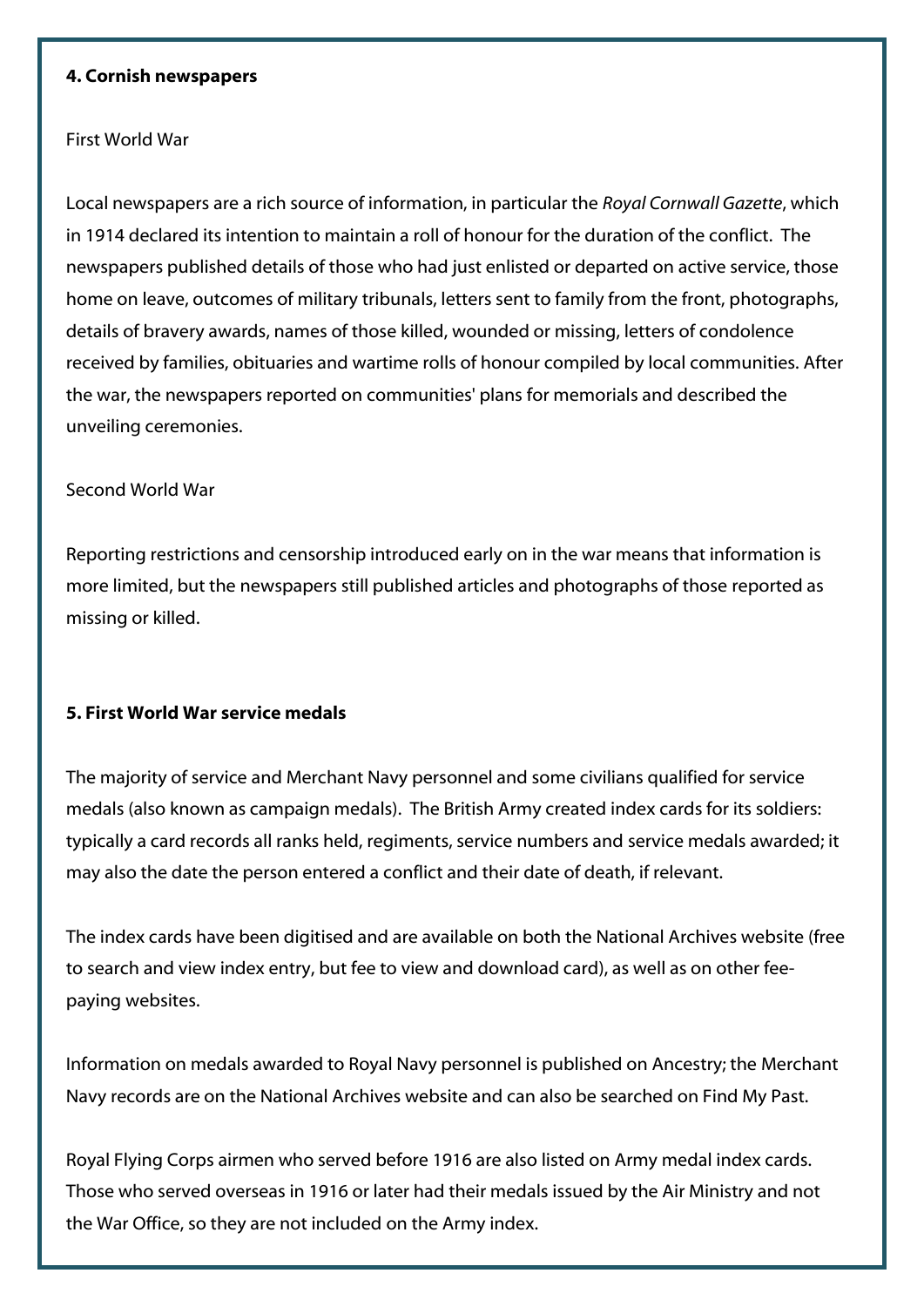#### **6. First World War service records**

Unfortunately, the building in which the British Army's First World War era service records were stored was bombed during World War Two: only about 40% of the records survive and some of those have been damaged by fire or water. Service records for ranks other than commissioned officers are available on Ancestry and Find My Past. Service records for commissioned officers are available via the National Archives website.

Service records for Royal Navy ratings are available on Ancestry and Find My Past; those for naval officers are on the National Archives website.

The service records of Royal Flying Corps airmen who died or were discharged before April 1918, when the RAF was created, are held with the British Army records.

The National Archives website contains detailed guides to all its First World War era records, including medals for bravery, Army pension records, seamen's employment records and British Army war diaries, with details of how to access the records online or in person at Kew, see [http://www.nationalarchives.gov.uk/records/.](http://www.nationalarchives.gov.uk/records/) 

## **7. Second World War records**

The British Army WWII roll of honour is available on Ancestry and Find My Past. Army, Navy and RAF service records, medal rolls and other records which contain personal information are not generally available online. The National Archives website contains guides to what information is available where. Service records for the Army and Royal Navy are held by the Ministry of Defence; RAF records are still with the RAF. It is possible to apply for an individual record (fee to pay, forms can be downloaded from the Veterans UK website) but not all of the information in the record may be released.

## **8. Migrants**

Some memorials include the names of local men (and occasionally women) who moved abroad in pursuit of new opportunities, particularly between 1900 and 1914. Canada was a popular destination. Following the outbreak of war in 1914, a number of Cornish men joined the Canadian Expeditionary Force. Their enlistment ['attestation'] papers can be viewed free of